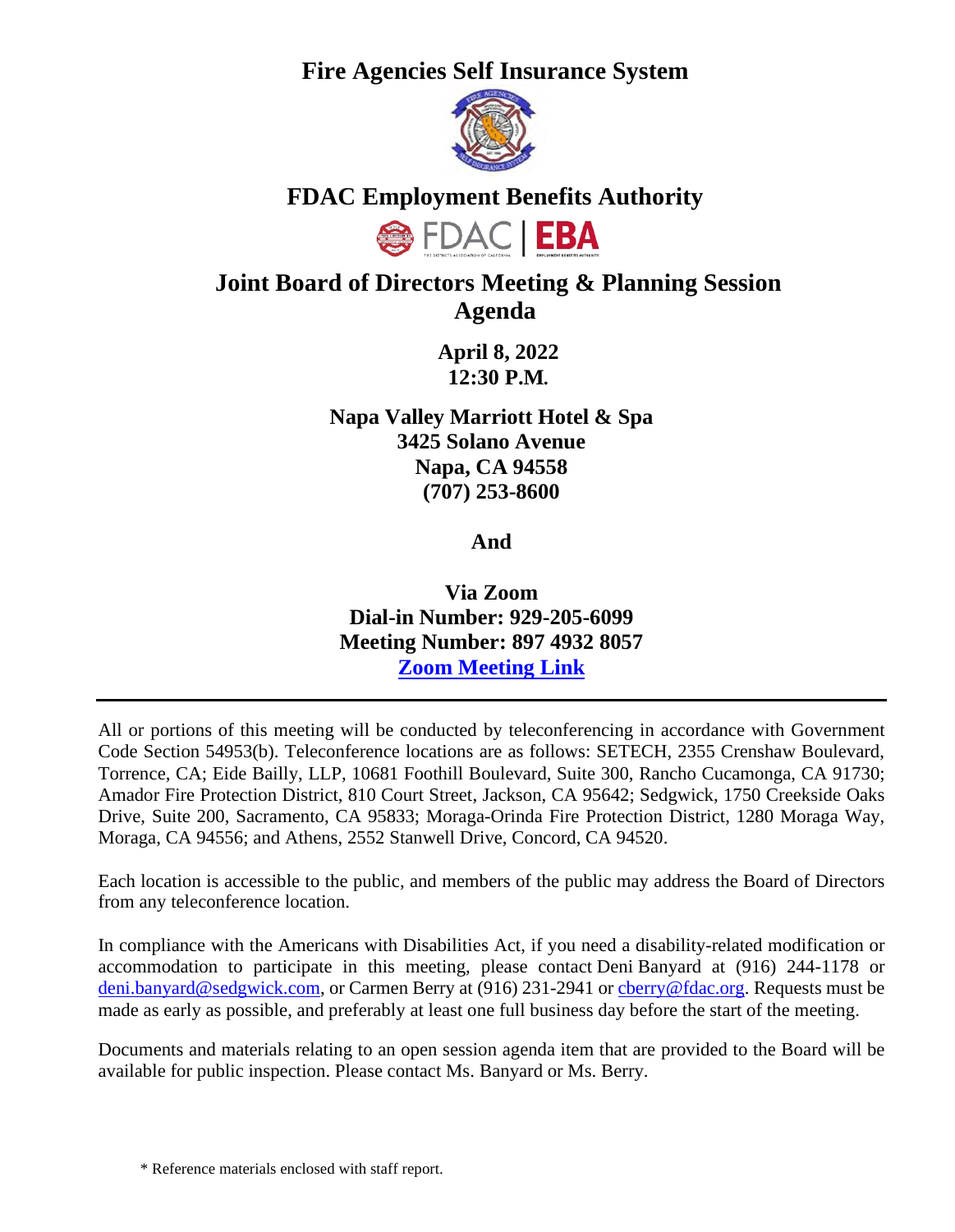# **~~ FDAC EBA & FASIS PLANNING SESSION ~~**

FDAC EBA & FASIS Merger/Consolidation

## **Page**

## **1. CALL BOARD OF DIRECTORS MEETING TO ORDER**

## **2. APPROVAL OF AGENDA AS POSTED OR AMENDED**

**3. PUBLIC COMMENTS** - This time is reserved for members of the public to address the Board relative to matters of FASIS or the FDAC EBA not on the agenda. No action may be taken on non-agenda items unless authorized by law. Comments will be limited to five minutes per person and twenty minutes in total.

## **4. FDAC EBA CONSENT CALENDAR**

- **6.** \*A. Revised Treasurer's Report September 30, 2021
- **14.** \*B. Treasurer's Report December 31, 2021
- **22.** \*C. FDAC EBA Meeting Minutes December 10, 2021 *Recommendation: Approval of the Consent Calendar* 
	- **5. FASIS CONSENT CALENDAR** If a Board member would like to discuss any item listed, it may be pulled from the Consent Calendar.
- **26.** \*A. Minutes of the October 28, 2021, FASIS and FDAC EBA Joint Board of Directors Meeting
- **37.** \*B. Minutes of the December 2, 2021, Special FASIS Board of Directors Meeting
- **42.** \*C. Minutes of the February 17, 2022, Special FASIS Board of Directors Meeting
- **45.** \*D. Treasurer's Report for Quarter Ended September 30, 2021
- **84.** \*E. Treasurer's Report for Quarter Ended December 31, 2021
- **124.** \*F. Check History Report from October 1, 2021, through February 28, 2022
- **125.** \*G. Internal Financial Statements for Quarter Ended December 31, 2021
- **128.** \*H. FASIS Fourth Quarter 2020 Review of Portfolio PFM Asset Management
- <sup>\*I.</sup> Workers' Compensation Lag Report of Industrial Injury Claims from July 1, 2021, through December 31, 2021
- **177.** \*J. Workers' Compensation Claims Oversight Executive Summary from July 1, 2021, through December 31, 2021
- 187. **\*K.** Workers' Compensation Industry and Legislative Updates
- **189.** \*L. MHN Employee Assistance Program Utilization Report
- **200.** \*M. FASIS E-Brief, December 2021
- **203.** \*N. Board Document Review Schedule *Recommendation: Approval of the Consent Calendar*

## **6. FDAC EBA ADMINISTRATIVE MATTERS**

- 
- **209.** \*A. 2021 FDAC EBA Annual Report *Recommendation: FDAC EBA staff recommends review and approval for distribution to members.*
- **215.** \*B. FDAC EBA Consultant's Report and Strategic Planning Initiatives for 2023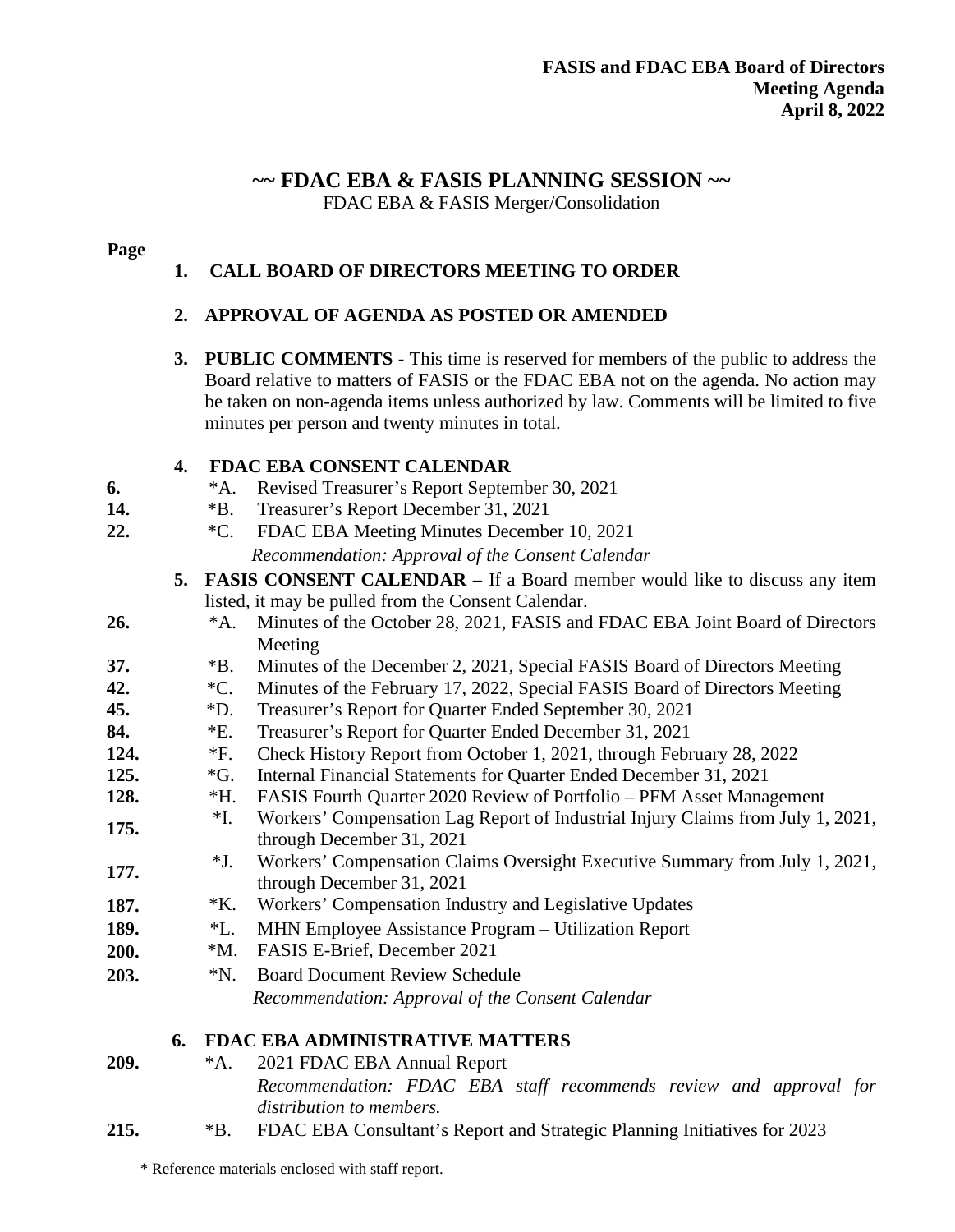*Recommendation: FDAC EBA recommends approval to revise the self-funded group health insurance plans to include telehealth visits.* 

**241.** \*C. FDAC EBA Fire District Wellness Stipend *Recommendation: Keenan recommends FDAC EBA convert the Wellness stipend to a Fire District benefit from a Fire Fighter Stipend effective July 1, 2022.* 

#### **7. FASIS ADMINISTRATIVE MATTERS**

**242.** \*A. Agreement Between FASIS and Medical Health Network (MHN) for Employee Assistance Program (EAP) Services Expiring June 30, 2022 *Recommendation: Staff recommends the Board of Directors approve the MHN renewal proposal, effective July 1, 2022.*

246. **\*B.** Renewal Proposals for On-Site Annual Physical Examinations *Recommendation: Staff recommends the Board of Directors approve the renewal proposals received from Pinnacle Training Systems and 1582 to provide on-site annual medical and physical examinations, effective July 1, 2022, through June 30, 2023.*

261. \* C. Discussion Regarding Standish-Litchfield Fire District, West Almanor Community Services District, Spalding Community Services District, Prattville-Almanor Fire Protection District, Westport Volunteer Fire Department, Doyle Fire Protection District, Occidental Community Services District, and Lake Forest Fire Protection District Continued Participation as Members of FASIS *Staff recommends members of the Board of Directors volunteer to contact Standish-*

*Litchfield Fire District, West Almanor Community Services District, Prattville-Almanor Fire Protection District, Spalding Community Services District, Westport Volunteer Fire Department, Doyle Fire Protection District, Occidental Community Services District, and Lake Forest Fire Protection District to assist in complying with program requirements relative to maintenance of an IIPP, on-site risk review, and payment of annual contributions*

**264.** \*D. Report on FDAC Matters from FASIS & FDAC Board Liaisons *Recommendation: None* 

#### **8. FDAC EBA FINANCIAL MATTERS**

**265.** \*A. 2020/2021 FDAC EBA Financial Audit *Recommendation: Upon review of the data the Board may record and file*

#### **9. FASIS FINANCIAL MATTERS**

**269.** \*A. Draft Workers' Compensation Program Actuarial Report and Proposed Rates for 2022/23 Program Year *Recommendation: Staff recommends the Board of Directors accept the actuarial report, as presented.*  **346.** \*B Preliminary Operating Budget for 2022/23 Program Year *Recommendation: Staff recommends the Board of Directors review the Preliminary Budget for the 2022/23 Program Year and provide direction to staff. The final Budget will be presented at the June 23, 2022, Board of Directors meeting for approval.*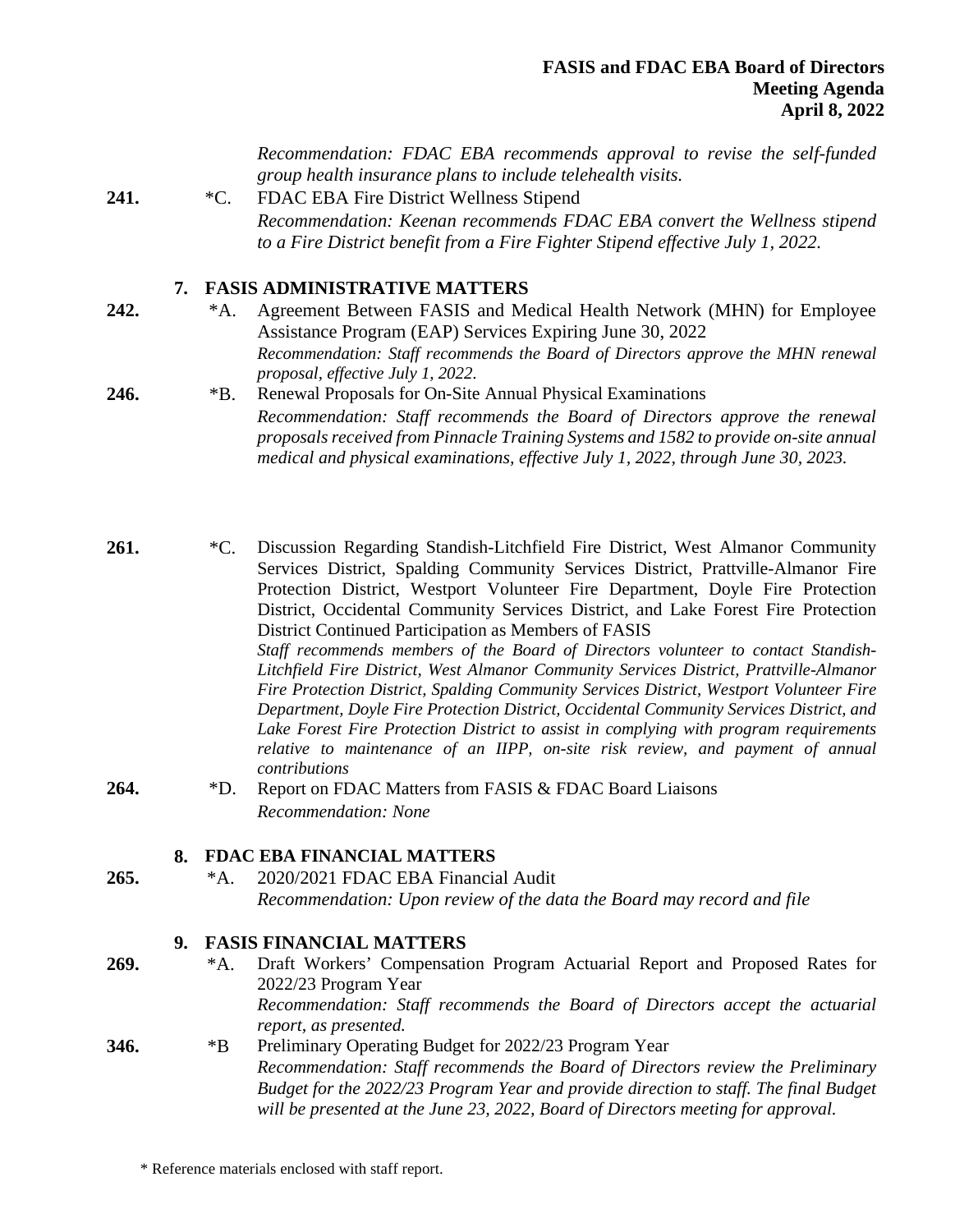#### **10. FASIS WORKERS' COMPENSATION PROGRAM**

**364.** A. COVID-19 Legislation – Workers' Compensation Program Update *Recommendation: None*

**366.** \*B. Workers' Compensation Claims Update, Athens Administrators *Recommendation: None*

#### **11. CLOSING COMMENTS**

- A. Board of Directors FDAC EBA/FASIS
- B. Staff FDAC EBA/FASIS

#### **12. ADJOURNMENT OF FDAC EBA BOARD MEETING**

#### **376. 13. FASIS CLAIMS MATTERS – CLOSED SESSION**

Pursuant to Government Code Section 54956.95(a) and 54956.9(b)(3)(C), the Board of Directors will recess to closed session to discuss claims for the payment of workers' compensation liability incurred by a local agency member of the joint powers authority.

| А.        | <b>Settlement Authority Requests:</b> |                   |
|-----------|---------------------------------------|-------------------|
|           | <b>District</b>                       | <b>Claimant</b>   |
|           | American Canyon FPD                   | Wells, Frank      |
|           | <b>Stanislaus Consolidated FPD</b>    | Morua, Louie      |
|           | Southern Marin FD                     | Moran, Thomas     |
|           | Recommendation: None                  |                   |
| <b>B.</b> | <b>Settlement Authority Extended:</b> |                   |
|           | <b>District</b>                       | <b>Claimant</b>   |
|           | <b>Valley Center FPD</b>              | Geary, Daniel     |
|           | North Tahoe FPD                       | Dillon, Patrick   |
|           | Kentfield FPD                         | Hadfield, Michael |
|           | <b>Novato FPD</b>                     | Taul, Michael     |
|           | <b>Novato FPD</b>                     | Boals, Michael    |
|           | Southern Marin FD                     | Pratt, Timothy    |
|           | <b>Stanislaus CFPD</b>                | Peterson, Dave    |
|           | <b>South Placer FPD</b>               | Zimmerman, Darren |
|           | Borrego Springs FPD                   | Higbee, James     |
|           | Borrego Springs FPD                   | Higbee, James     |

*Recommendation: None* 

#### **14. FASIS CLAIMS MATTERS – REPORT FROM CLOSED SESSION**